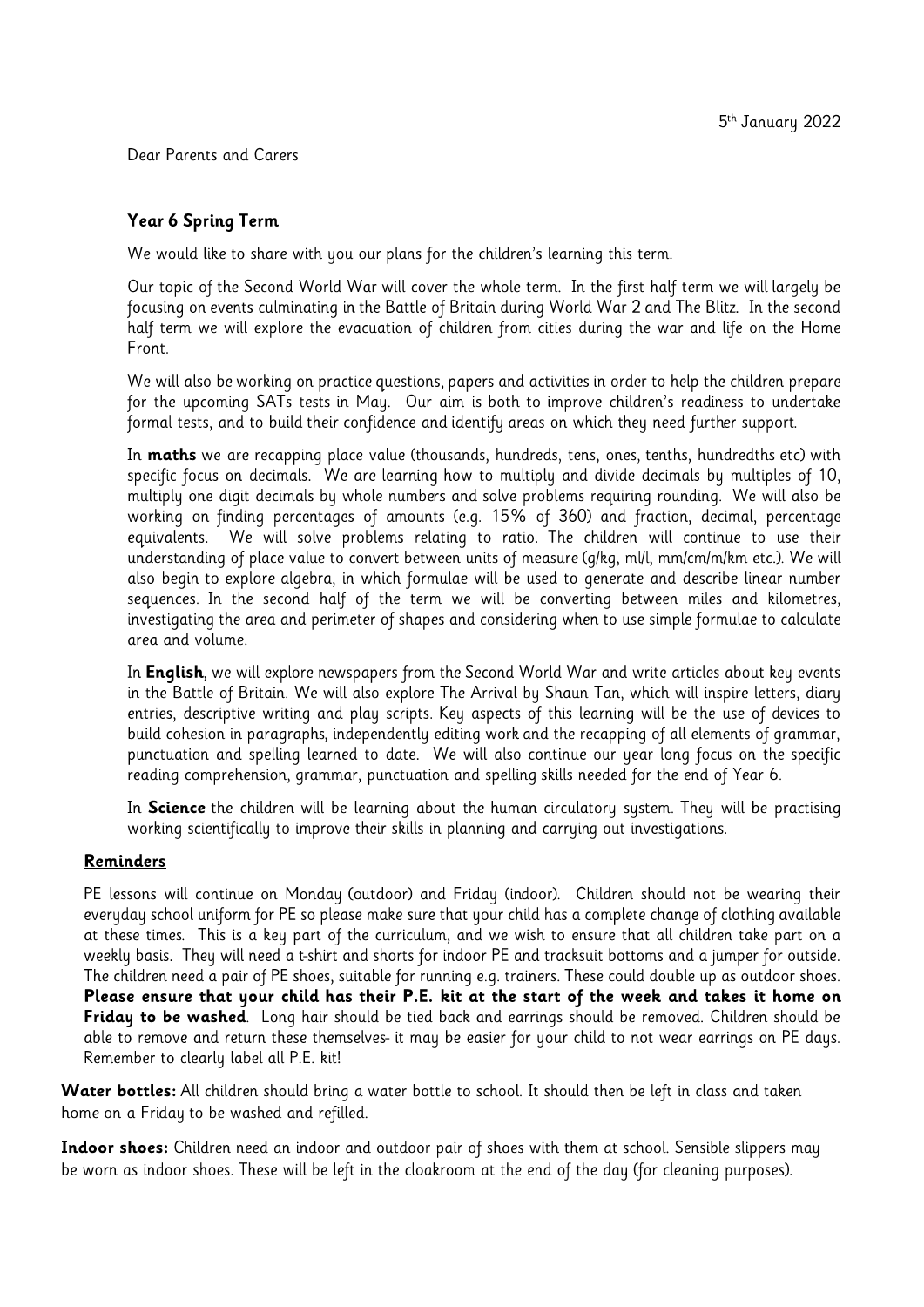Children change their shoes multiple times a day, please consider not sending in shoes which take a long time for children to lace up.

Homework: Your child has been given a red homework book and this will stay at home. We will post the Maths KIRF and a weekly task on Seesaw on Friday. Your child is expected to complete it by the following Wednesday. They do not need to spend longer than 30 minutes per task. The children are expected to read as much and as often as they can. Do assist your child if necessary but without doing the work for them! It is also vital to read with your child on a regular basis this could involve you reading to them as well as them reading to you. Asking questions about what you've read is a great way to check children have understood what they've read.

**Medication:** Please be aware of the following:

### **Medication in School**

If it is absolutely necessary for your child to be given a dose of antibiotics etc during the school day please take note of the following:

· ALL medication coming in to school must be clearly labelled with the child's name and dose (pharmacist's label if prescription medicine)

- · You must also send in written permission and details of what time the medicine is to be given.
- All medicine to be handed in at the office.
- · Your child should be instructed to go to the first aid room when their medication is due.

If your child needs an Asthma inhaler, this should be kept in the pink tray in class.

#### Playtime

Children are allowed to bring in fruit or vegetables for break times.

If you have any immediate concerns about your child we are happy to discuss these with you. Please email the office at office@mayfield.cambs.sch.uk or feel free to contact us directly at mbate@mayfield.cambs.sch.uk and hosborne@mayfield.cambs.sch.uk. We will endeavour to reply when it is most convenient.

Yours sincerely,

Megan Bate and Helena Osborne

**Class Teachers, Year 6**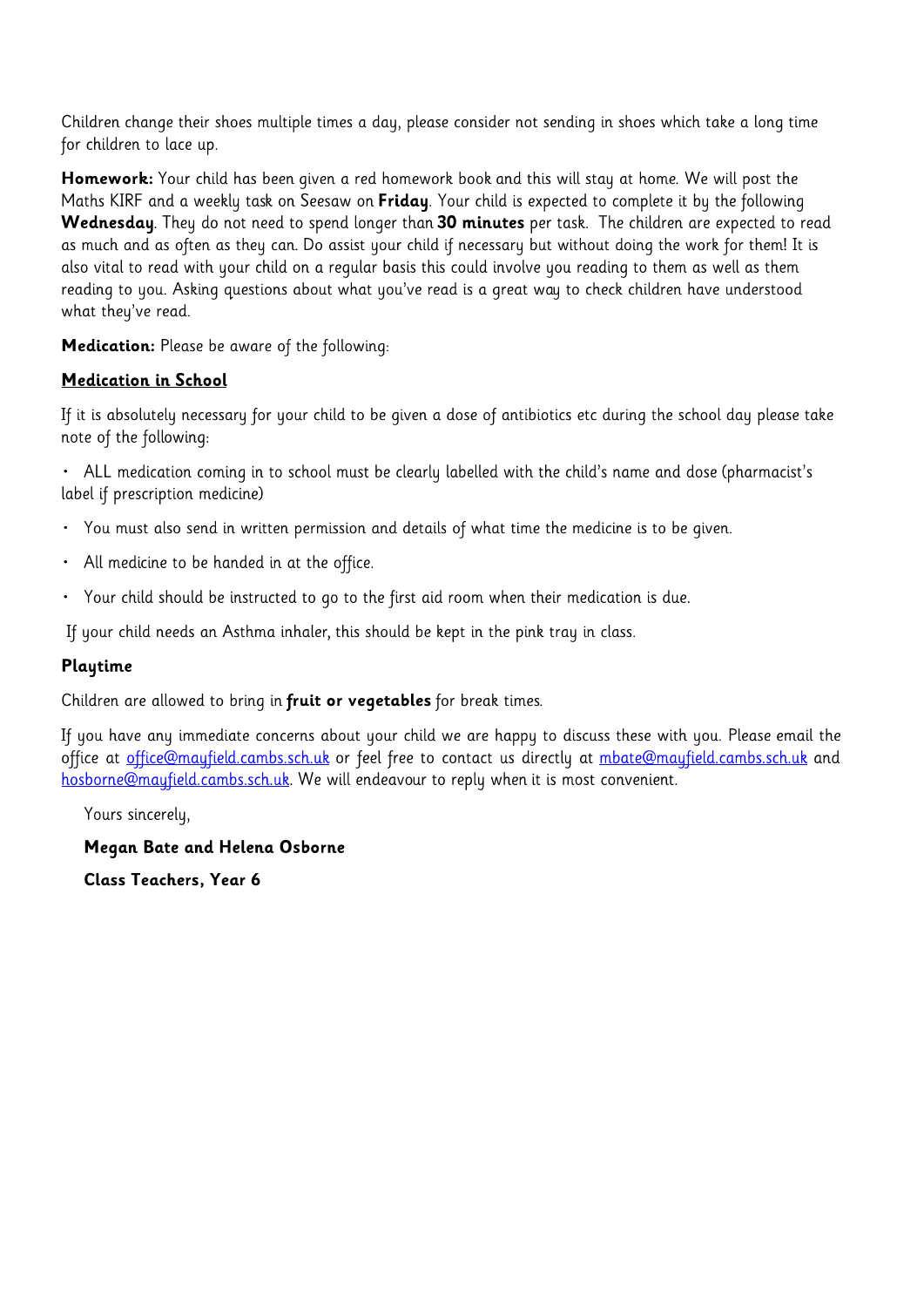| Spring 1                                                | Spring 2                                                                                                                                 |                                         |  |  |
|---------------------------------------------------------|------------------------------------------------------------------------------------------------------------------------------------------|-----------------------------------------|--|--|
|                                                         |                                                                                                                                          |                                         |  |  |
|                                                         |                                                                                                                                          |                                         |  |  |
|                                                         |                                                                                                                                          |                                         |  |  |
| Decimals                                                | Measurement                                                                                                                              |                                         |  |  |
| Percentages                                             | Geometry and statistics                                                                                                                  |                                         |  |  |
| Ratio                                                   | Ratio                                                                                                                                    |                                         |  |  |
| Algebra                                                 |                                                                                                                                          |                                         |  |  |
| Human circulatory system                                | Working scientifically                                                                                                                   |                                         |  |  |
| Working scientifically                                  | Evolution                                                                                                                                |                                         |  |  |
| Countries of the world                                  |                                                                                                                                          |                                         |  |  |
| Buddhism                                                |                                                                                                                                          |                                         |  |  |
| <b>OAA</b> (Outdoor Adventurous Activities)             | Cricket                                                                                                                                  |                                         |  |  |
| Gymnastics                                              | Badminton (indoor)                                                                                                                       |                                         |  |  |
| To learn about important periods in music (World War 2) |                                                                                                                                          |                                         |  |  |
|                                                         |                                                                                                                                          |                                         |  |  |
|                                                         |                                                                                                                                          |                                         |  |  |
|                                                         |                                                                                                                                          |                                         |  |  |
|                                                         |                                                                                                                                          |                                         |  |  |
|                                                         |                                                                                                                                          |                                         |  |  |
| Food & Animals                                          |                                                                                                                                          |                                         |  |  |
|                                                         |                                                                                                                                          |                                         |  |  |
|                                                         | Newspaper reports<br>Letters, diaries, narratives<br>Collage inspired by Hannah Hock<br>Henry Moore<br>Propaganda posters<br>French Play | Letters<br>Diaries<br>Sewing<br>Cooking |  |  |

## Dates for your diary

| Spring 1:                                                                                                                       | Spring 2:                          |
|---------------------------------------------------------------------------------------------------------------------------------|------------------------------------|
| <b>Friday 11<sup>th</sup> February</b> Year 6 perform French plays (online) <b>Thursday 3<sup>rd</sup> March</b> World Book Day |                                    |
|                                                                                                                                 | WB 14th March Parent Consultations |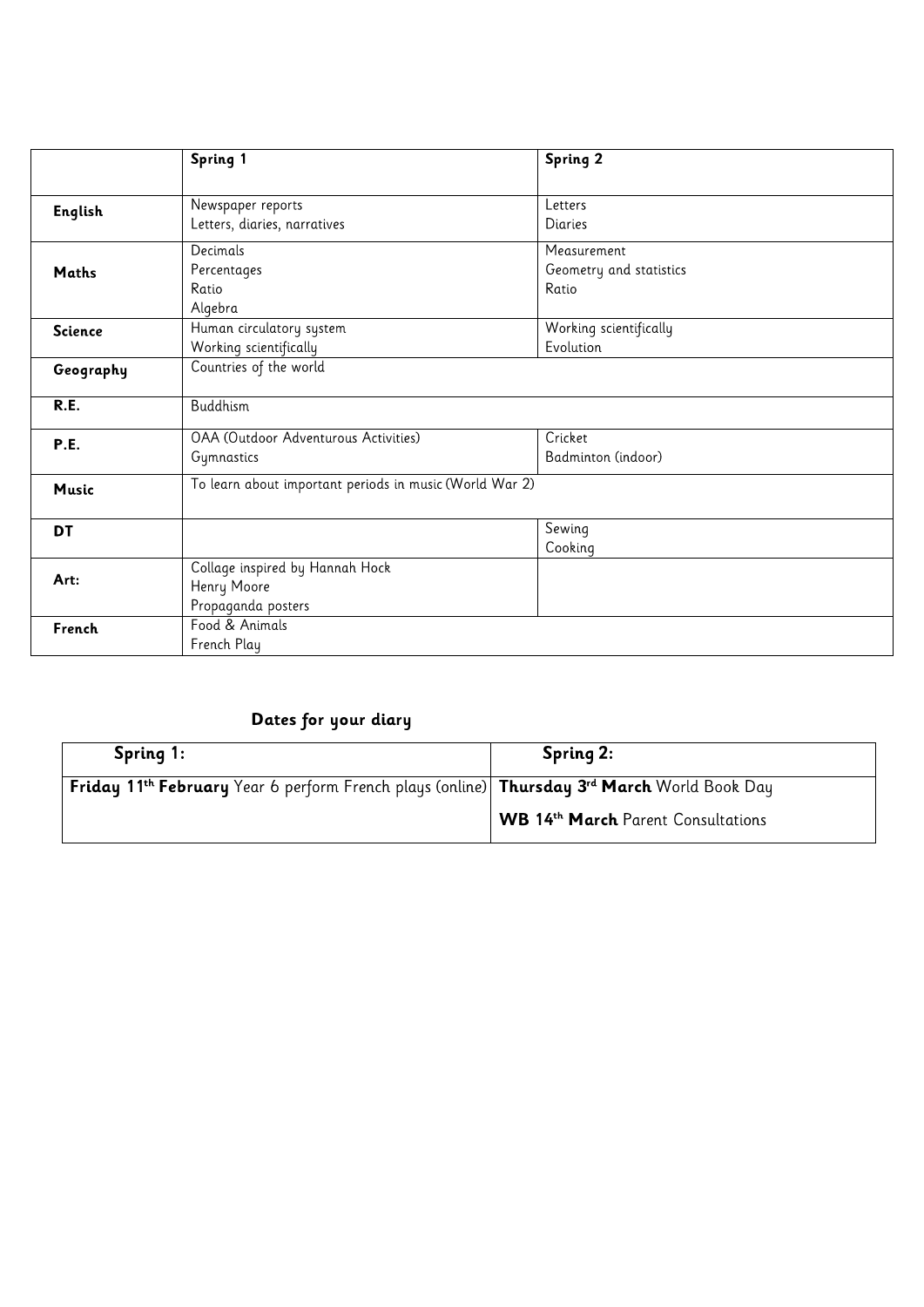# Year 6 spellings

| $\blacktriangleright$ | Words with the    | ible/-ibly    | Hyphens            | Words with        | Words with |
|-----------------------|-------------------|---------------|--------------------|-------------------|------------|
|                       | /i:/ sound spelt  |               | used to join a     | silent letters    | ough       |
| SPRING                | ei after c (with  | collectible   | prefix to a root   |                   |            |
|                       | exceptions), plus | convertible   | word, especially   | island            | ought      |
|                       | ie words          | forcible      | if the prefix ends | solemn            | bought     |
|                       |                   | gullible      | in a vowel letter  | thistle           | thought    |
|                       | ceiling           | inedible      | and the root       | lamb              | nought     |
|                       | receipt           | illegible     | word also          | loch              | brought    |
|                       | receive           | inaudible     | begins with one.   | crumb             | fought     |
|                       | deceive           | plausible     |                    | succumb           | rough      |
|                       | perceive          | sensible      | co-own             | handkerchief      | tough      |
|                       | conceit           | flexible      | co-operate         | champagne         | cough      |
|                       | deceit            | inevitably    | co-ordinate        | silhouette        | enough     |
|                       | protein           | inaudibly     | re-enter           | wreckage          | though     |
|                       | seize             | sensibly      | pre-eminent        | wreath            | although   |
|                       | diesel            | forcibly      | self-explanatory   |                   | dough      |
|                       | hygiene           | irresistible  |                    | Silent t          | through    |
|                       | pierce            | irresistibly  |                    | hasten            | throughout |
|                       | retrieve          | impossibly    |                    | glisten           | borough    |
|                       | siege             | irresponsibly |                    | listen            | plough     |
|                       | shriek            |               |                    |                   | drought    |
|                       | yield             |               |                    | Silent k          |            |
|                       |                   |               |                    | knight            |            |
|                       | <b>Exceptions</b> |               |                    | knack             |            |
|                       | protein           |               |                    | knead             |            |
|                       | caffeine          |               |                    |                   |            |
|                       | seize<br>either   |               |                    | Silent b<br>doubt |            |
|                       | neither           |               |                    | doubtful          |            |
|                       |                   |               |                    | subtle            |            |
|                       |                   |               |                    |                   |            |
|                       |                   |               |                    |                   |            |